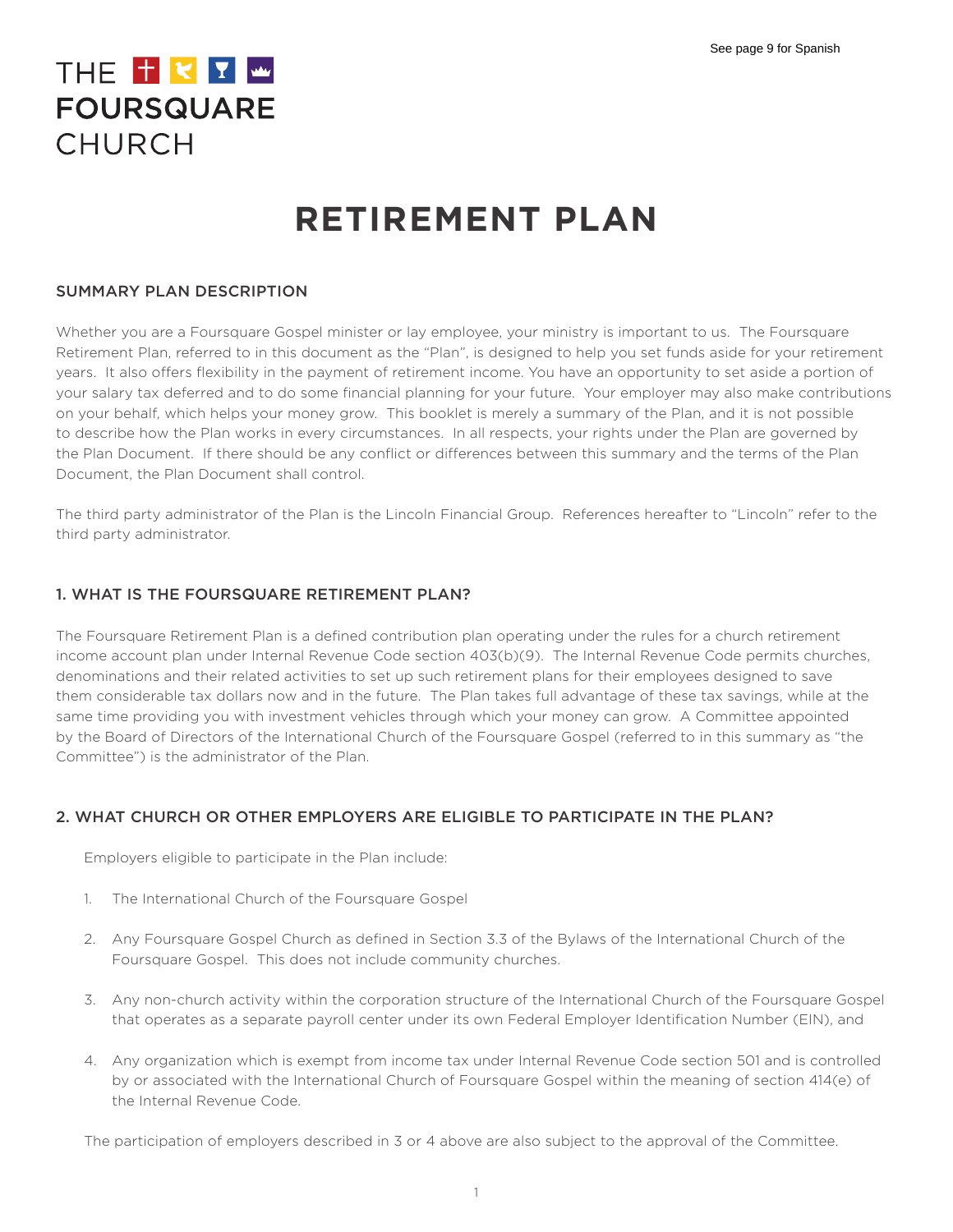### Who is an eligible employee?

In the case of a minister or lay employee, to be eligible to participate in the Plan you must be a common law employee of a participating employer who is recorded as an employee on the employment and payroll records of the employer, and you must not be either a nonresident alien with no earned income from the U.S. or a leased employee.

In the case of a minister who is not an employee, to be eligible to participate, a minister must be a duly licensed minister of the International Church of the Foursquare Gospel engaged in the exercise of his or her ministry, as determined by the Committee. Subject to certain requirements of the Internal Revenue Code, certain self-employed ministers and chaplains may also participate in the Plan.

#### How can I be sure whether I am eligible to participate in the Plan?

You can verify your eligibility to participate in the Plan by contacting:

Foursquare Retirement Services Office PO Box 26902 Los Angeles, CA 90026 888.635.4234 or retirement@foursquare.org

## 3. HOW ARE CONTRIBUTIONS MADE?

First, if you are an eligible employee employed by a participating employer, you must complete an enrollment form available from the Foursquare Retirement Services Office.

## Can I make contributions from my salary?

You may make contributions on a pre-tax elective basis, by reducing a portion of your salary. You may elect to contribute from one percent (1%) or more of your salary, but not less than \$200.00 annually nor more than the maximum amount allowed by law (see below). Plan contributions made by you on a pre-tax basis must be made under a written salary reduction agreement with your participating employer.

Under that agreement, beginning as soon as practicable after the completed agreement is filed with your employer, the salary paid to you for payroll periods will be reduced by your employer and the amount of the reduction will be applied to contributions by your employer to one or more of the funding vehicles you select that are available under the Plan.

You may terminate or modify your salary reduction agreement at any time, effective as of the future date you choose and no sooner than administratively practicable.

#### Can my employer make contributions for me?

A participating employer may make additional contributions to your account under the Plan. In the case of an employer which is a Foursquare Gospel church as defined in the Foursquare Bylaws, Foursquare will credit an amount based on the church's Foursquare Extension Tithe, non-earmarked Foursquare Mission International offerings and offerings to Foursquare Missions Press as contributions for the employees of the church. A participating employer that is not a Foursquare Gospel church may, but is not required to, make employer contributions to the Plan. Such contributions may be a percentage of your compensation, a specific dollar amount, a match of all or part of your salary reduction contribution, or another method determined by the participating employer. The participating employer may also determine, in its sole discretion, which of its employees is eligible to receive a contribution and in what amount. If your participating employer elects to make a contribution to the Plan for your account, your participating employer will notify you of whether you will be eligible for a contribution, and if so, the amount.

You do not pay federal income taxes on your salary reduction or employer non elective contributions to the Plan, provided that the amount of these contributions does not exceed the limitations of the Internal Revenue Code, as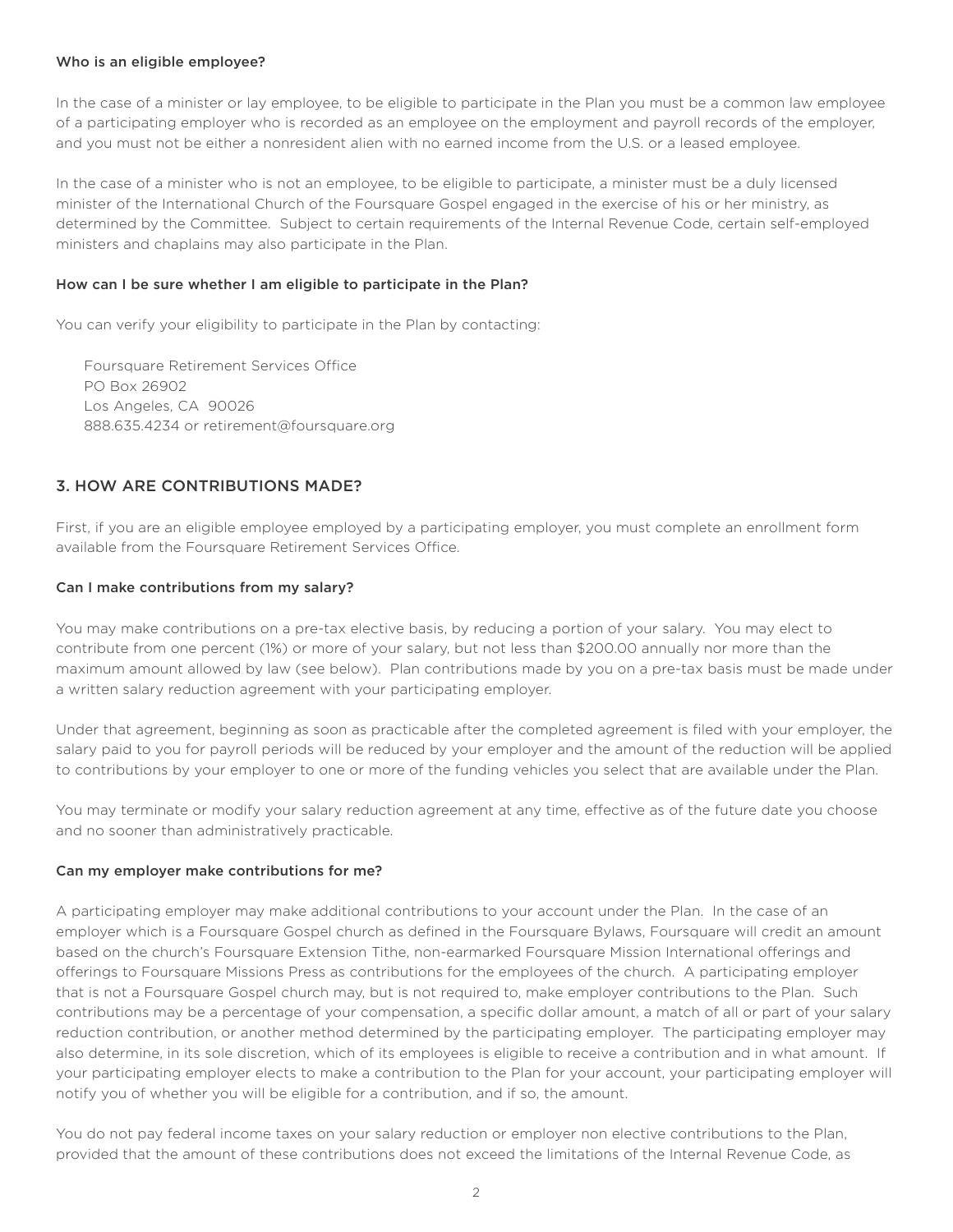described later. Contributions that are non-elective employer contributions are not subject to FICA, or in the case of ministers, SECA. However, salary reduction contributions made on behalf of non-minister employees are subject to FICA at the time of contribution. Distributions from the Plan are not subject to FICA or SECA.

## I'm a missionary, are there special rules I need to be aware of?

Please check with the Foursquare Missions office or your tax advisor as to the ongoing status of rules regarding missionaries.

## 4. WHEN DO MY PLAN CONTRIBUTIONS BECOME VESTED (I.E., OWNED BY ME)?

You are fully and immediately vested in the benefits arising from contributions, both salary reduction and employer non-elective, under the Plan. Such amounts are non-forfeitable at all times. Thus, your account stays with you, and if you die, your designated beneficiary or spouse will receive your entire account, as described below.

# 5. ARE CONTRIBUTIONS BY PARTICIPATING EMPLOYERS AND EMPLOYEES LIMITED IN AMOUNT BY LAW?

Yes, the Internal Revenue Code imposes two separate limits on the amount of contributions to 403(b)(9) church plans. One limit applies to your pre-tax salary reduction contributions. The other limit, known as the "Section 415 limit" limits all contributions. Generally, contributions cannot exceed either of these two limits.

## Limit on pre-tax salary reduction contributions

Employee pre-tax salary reduction contributions - sometimes called elective deferrals - limits an employee's pre-tax contributions to a stated dollar amount. This dollar limit is \$20,500 for 2022. The limit is thereafter adjusted for costof-living from time to time. Please note that this limit applies on an aggregate basis to all of your salary reduction contributions to any and all 401(k) or 403(b) plans in which you participate.

## Limit on combined employee and employer contributions

The total amount of contributions and forfeitures that can be allocated to a participant's account is \$61,000 or 100 percent of compensation, whichever is less. For this purpose, compensation is generally taxable compensation, plus amounts contributed by salary reduction to 401(k) and 403(b) plans and to cafeteria plans (also known as 125 plans or flexible benefit plans) to purchase health and welfare benefits. Compensation for this purpose does not include amounts that are excluded from your taxable income as clergy housing allowance.

## Catch-up Contribution Limits

Church plan participants may also exceed the annual limits as follows:

15 Years of Service - Participants with at least 15 years of service and relatively low contribution histories may make additional contributions of up to \$3,000 per year, subject to a \$15,000 life-time maximum.

Age 50 Catch-up Contributions - Participants may make additional contributions in a plan year if they have attained age 50 during or before the year. The amount of additional contributions permitted under this rule is \$6,500 in 2022. The amount will be then adjusted from time to time for cost-of-living after that.

\$10,000/\$40,000 Special Contribution Limit - In addition, church plan participants may also exceed the annual 100 percent of compensation limitation if the total annual contribution excess for the employee does not exceed \$10,000, and the aggregate excess contributions for all years does not exceed \$40,000. No special election has to be made to use this \$10,000/\$40,000 rule, but as with calculating the limits generally, it is the Plan participant's responsibility for keeping a record of how much of the \$40,000 lifetime limit has been used.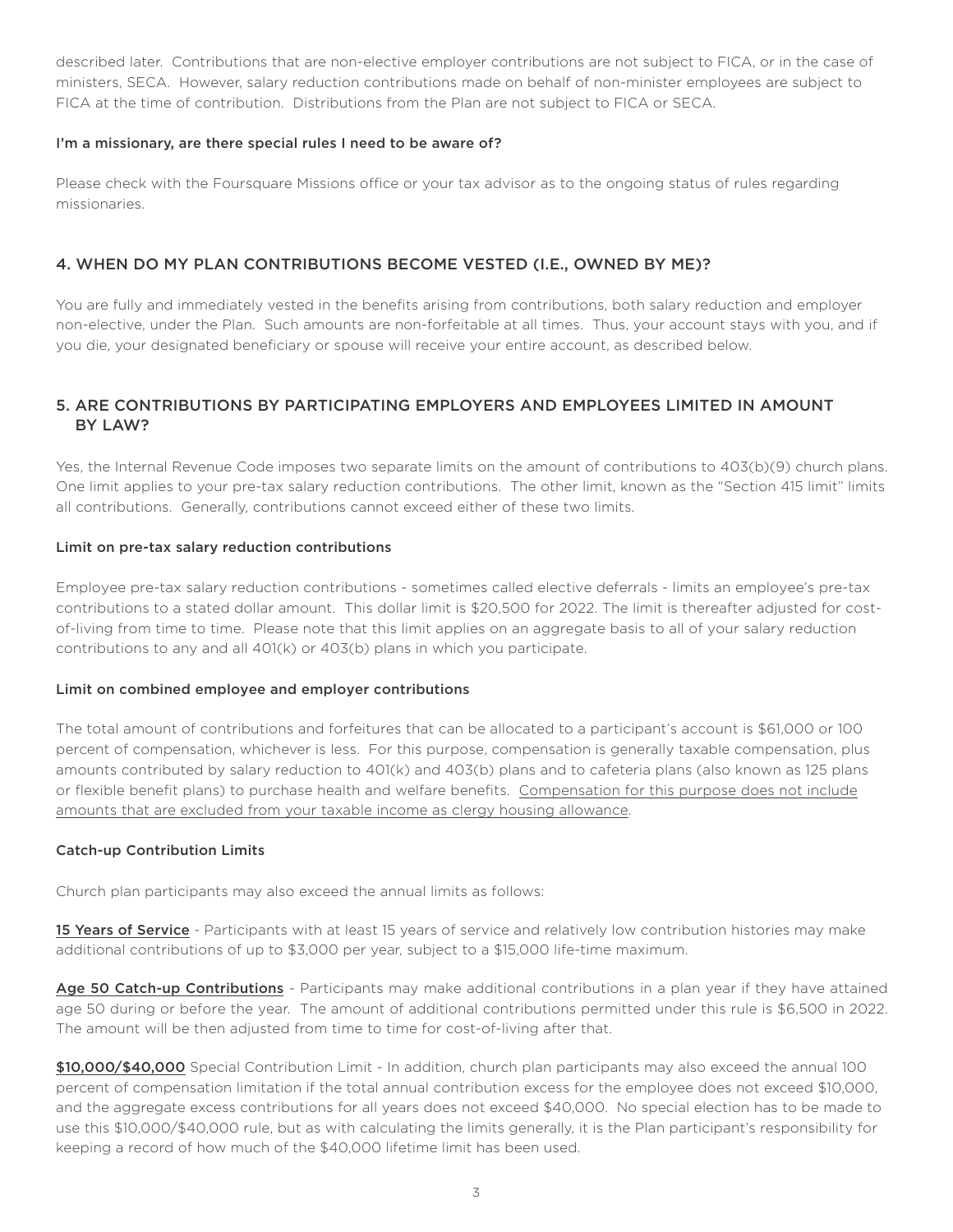## Help! How do I figure out all these limits?

Don't be overwhelmed! These maximum limits are similar to those that apply to any tax-advantaged pension plan. You may simply not have heard of them because many employers usually perform these tests for participants as they have all the necessary information in their payroll records. However, because these limits depend upon information that only the local church or, you, the participant, may have, such as the amount of your compensation, years of service with the employer, and contributions to other plans, it may be necessary for you to calculate these limits with the assistance of your tax preparer or Lincoln, who has worksheets to help, and is prepared to answer your questions. In addition, IRS Publication 571, Tax Sheltered Annuity Programs available from your local IRS office, by calling (800) 829-3676, or on-line at www.irs.ustreas.gov/forms\_pubs, contains more information and worksheets for calculating an individual's contribution limits.

## What should I do if I exceed these Limits?

If you make a salary reduction contribution that exceeds these dollar limits after applying any catch-ups, you should request a return of the excess by notifying the Foursquare Retirement Services Office by March 1 of the following year.

## 6. DOES THIS PLAN ACCEPT TRANSFERS OR ROLLOVERS FROM OTHER PLANS?

If you are a participant in the Foursquare Retirement Plan and have an account under another church 403(b) plan, it may be transferred or rolled over to the Foursquare Retirement Plan. If you are eligible for a distribution from a 401(a), 401(k), IRA or governmental 457(b) plan, you may also be able to roll over those distributions to the Foursquare Retirement Plan. For more information about transfers and rollovers, including certain limitations, please contact the Foursquare Retirement Services Office and your previous plan provider.

If you are a clergy participant, note that amounts rolled over from another plan into the Foursquare Retirement Plan and earnings on these rollovers will not be eligible for subsequent exclusion from income as housing allowance when distributed from the Foursquare Retirement Plan, unless the prior plan was also a church plan and the amounts also would have been eligible for the housing allowance upon distribution from the prior plan.

## 7. HOW IS MY ACCOUNT UNDER THE PLAN INVESTED?

You are the one who decides how to invest your account under the Plan from a selection of mutual funds and annuities offered by the Plan. A full list of currently available mutual funds and annuities is included in separate information provided by Lincoln. This decision is important because investment returns are key in determining the amount of your retirement. The number of years to retirement, and your level of comfort with the risks associated with each type of fund or annuity are important factors in making your investment decision.

Participants do not have the right to invest Plan funds in investments not offered under the Plan. Foursquare has the authority to select and change the available investments from time to time as it deems prudent or advisable, and to direct the investment of Plan assets, including assets previously contributed, in such a manner to accommodate the change in investment options. The Committee also has the authority to direct the investment of the Plan's assets without regard to the participant's instructions, if it is consistent with its duties.

## How do I make my initial investment decisions?

You can make your initial investment decisions by completing the enrollment form and returning to the Foursquare Retirement Services Office or by contacting Lincoln by phone (800-234-3500) or the Internet (www.LincolnFinancial.com).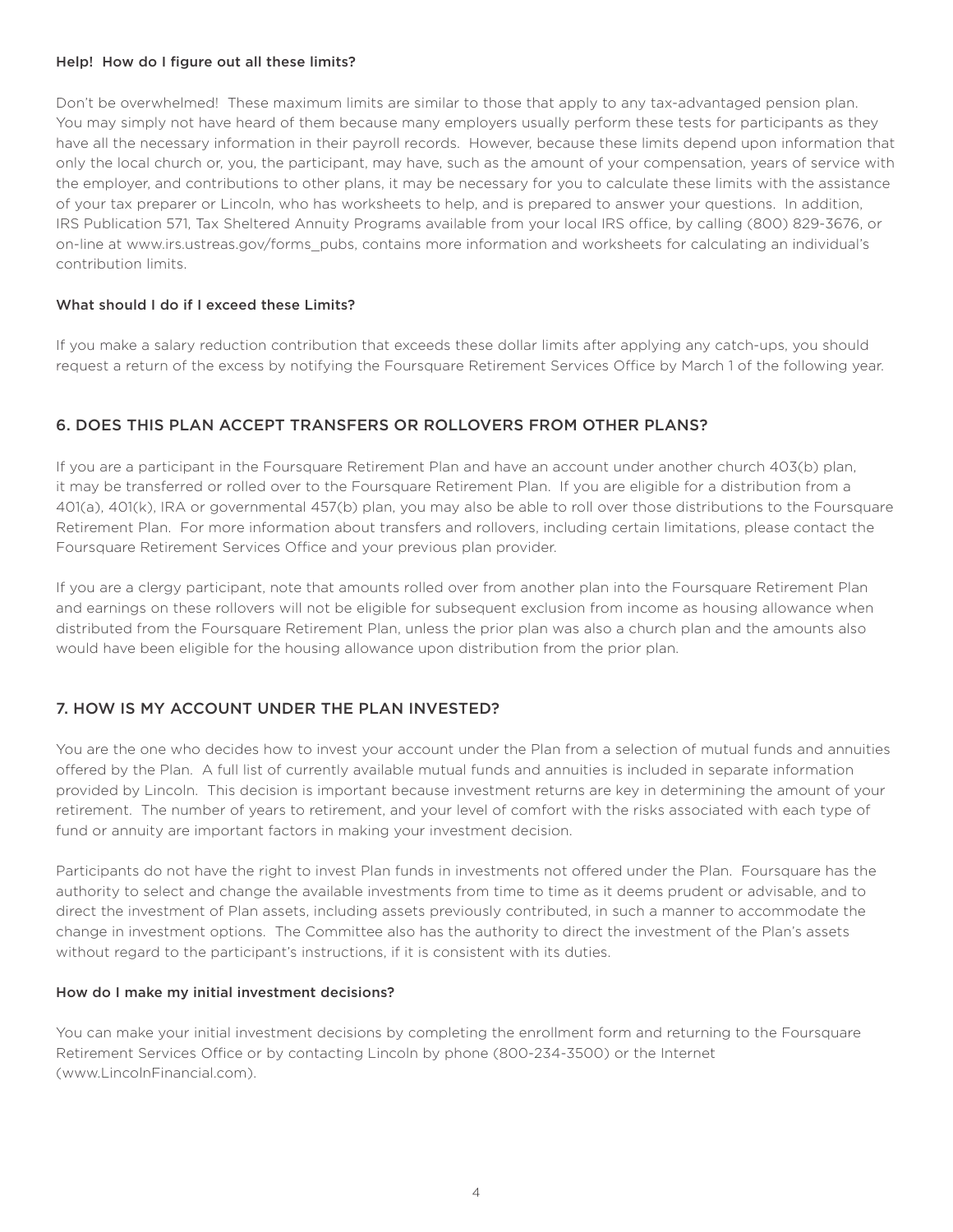#### How do I change my investments after I'm enrolled?

You can change your investment decisions for future contributions, existing balances, or both. You may change as often as you wish.

## What happens if I make no investment decision?

If you do not make investment decisions when enrolling in the Plan, your contributions will automatically be invested in investments selected by the Committee. You are strongly encouraged to carefully consider your choices and make your own investment choices. The Committee has developed a Moderately Conservative asset allocation model comprised of annuities, bonds and equities as the default. This default selection may be changed from time to time.

# 8. WHAT BENEFITS ARE AVAILABLE UNDER THE PLAN?

#### When can I begin to receive benefits under the Plan?

You will be eligible to receive benefits under the Plan on or after your 65th birthday, or, if earlier, upon your termination of employment with the church for any reason. However, a transfer of employment between employers that are eligible to be participating employers (even if they do not opt to participate) is not considered a termination of employment. Generally, a termination of employment will occur only when you cease to be employed by an employer that is part of the Foursquare denomination.

In the case of a minister, a minister will be considered to have terminated employment when the minister ceases to be engaged in the exercise of his or her ministry, with or without compensation, as determined by the Committee.

## In what form will my benefits be paid?

You may choose from several payment options when you retire. These options are set forth in the funds and contracts offered by Lincoln. Generally, payment can be made in a lump sum, in installments, or through the purchase of a single life or joint and survivor annuity. Payments in annuity form may be guaranteed for a selected number of years, if desired. Installment and annuity payments must not extend over a period longer than your life or life expectancy or the lives or joint life expectancies of you and your beneficiary, determined in accordance with Internal Revenue Code rules.

Please note that, if you are married, you may not designate a beneficiary other than your spouse unless your spouse consents to such other beneficiary designation on the "Spousal Waiver" form.

More information regarding the permissible methods of payment and spousal consent requirements is included with the beneficiary designation form and distribution election forms provided upon request by Lincoln.

## When must I begin receiving Plan benefits?

You can defer payment of benefits and keep your account invested under the Plan to a date no later than the year you attain age 70½ or retire, whichever is later. If the value of your account is \$5,000 or less, however, the Committee reserves the right to distribute your account to you in a lump sum following termination of employment.

## Can I receive a cash withdrawal from the Plan while still employed?

This Plan is designed for your retirement. To encourage saving for your retirement, cash withdrawals from the Plan are generally not permitted except from your Employee Contribution Account and your Rollover Account, if any, (1) after attaining age 59 and ½, or (2) in the case of certain events of hardship, as described below:

- expenses for unreimbursed medical care incurred by the participant, the participant's spouse, or a dependent.
- purchase (excluding mortgage payments) of a principal residence for the participant.
- payment of tuition or related educational fees for the next 12 months for post-secondary education for the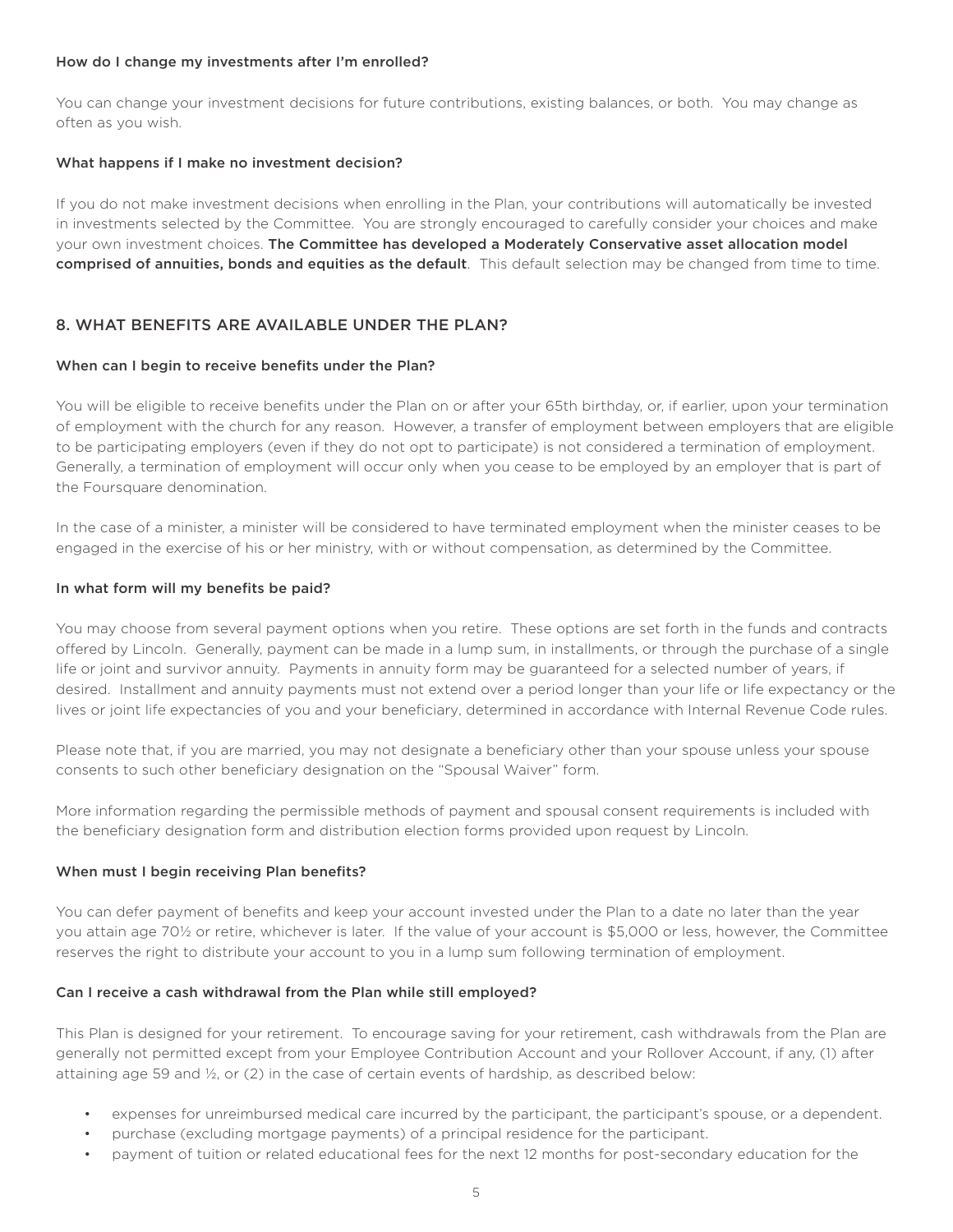participant, the participant's spouse, children or dependents.

• the need to prevent the eviction of the participant from his or her principal residence or foreclosure on the mortgage of the participant's principal residence.

The amount of the distribution may not exceed the amount necessary to satisfy the financial need, plus taxes. The minimum hardship distribution is \$250. If you receive a hardship distribution, you may not make any salary deduction contributions to the Plan or any other deferred compensation plans for 6 months from date of receipt, and the amount of your contributions in the taxable year after the distribution may also be limited.

Hardship distributions are taxable to you, and may also be subject to an additional 10% excise tax on early distribution of benefits if you are under age 59 and ½. Hardship distributions cannot be rolled over to another plan or IRA. You must also exhaust your right to obtain nontaxable loans from the Plan before you may obtain a hardship distribution.

## Special loan/withdrawal rule for one time purchase of a principal residence

You may take a loan or a hardship distribution also from your Employer Contribution Account for the one-time purchase of your principal residence. Such a loan or hardship distribution from the Employer Contribution Account is limited to once a lifetime, and cannot exceed 50% of the value of your Employee Contribution Account, Employer Contribution Account and Rollover Account. A loan to acquire a principal residence is subject to the loan rules in the next section.

## Does the Plan provide for loans other than a one-time purchase of my principal residence?

Yes. You may borrow from salary reduction contributions and rollover contributions in your account (but not employer non-elective contributions in your Employer Contribution Account, except in limited circumstances as explained below). Such a loan is not considered taxable income to you. The maximum amount of all outstanding plan loans may not exceed the lesser of \$50,000 (reduced by the highest outstanding balance on any plan loan during the preceding year) or 50% of your account. The loan term may not exceed 5 years, unless the principal purpose of the loan is to acquire a dwelling unit that is to be used as your principal place of residence within a reasonable time, in which case the loan term may not exceed 10 years. Loan payments must be made at least monthly and will bear interest at a rate determined from time to time by the Committee. If you are married, you may not borrow from your account without the consent of your spouse. If you default upon a loan, the remaining principal amount of your loan may be considered taxable income to you. For information about loans, contact Lincoln.

## May I roll over distributions from my account to another Plan or an IRA?

If you are entitled to receive a distribution from the Plan after a termination of employment or retirement, you may roll over all or a portion either directly or within 60 days after receipt into another section 403(b) plan, a 401(a) plan (including a 401(k) plan), a governmental 457(b) plan, or into a IRA. An "eligible rollover distribution", in general, is any taxable cash distribution other than an annuity payment, a required minimum distribution payment after age 70½ pursuant to section 401(a)(9) of the Code, a payment which is part of a fixed number of installment payments over 10 or more years, or a hardship distribution. The distribution will be subject to a 20 percent federal withholding tax unless it is rolled over directly into another 403(b) plan, a 401(a) plan (including a 401(k) plan), a governmental 457(b) plan, or into an IRA. This process is called a "direct" rollover.

By law, if you have the distribution paid to you, then 20 percent of the distribution must be withheld even if you intend to roll over the money into another eligible retirement plan or into an IRA within 60 days. To avoid that withholding, you can request Lincoln to directly roll over your money to another 403(b) plan, 401(a) plan, governmental 457(b) plan or IRA. A lower amount of withholding is required with regard to payments in the form of a life or joint life annuity.

## What if I die before I receive my Plan benefits?

If you die before beginning to receive your benefits, your account will be paid in a lump sum to your spouse, or your spouse may elect payment in installments. If you are not married, or if you have designated a beneficiary other than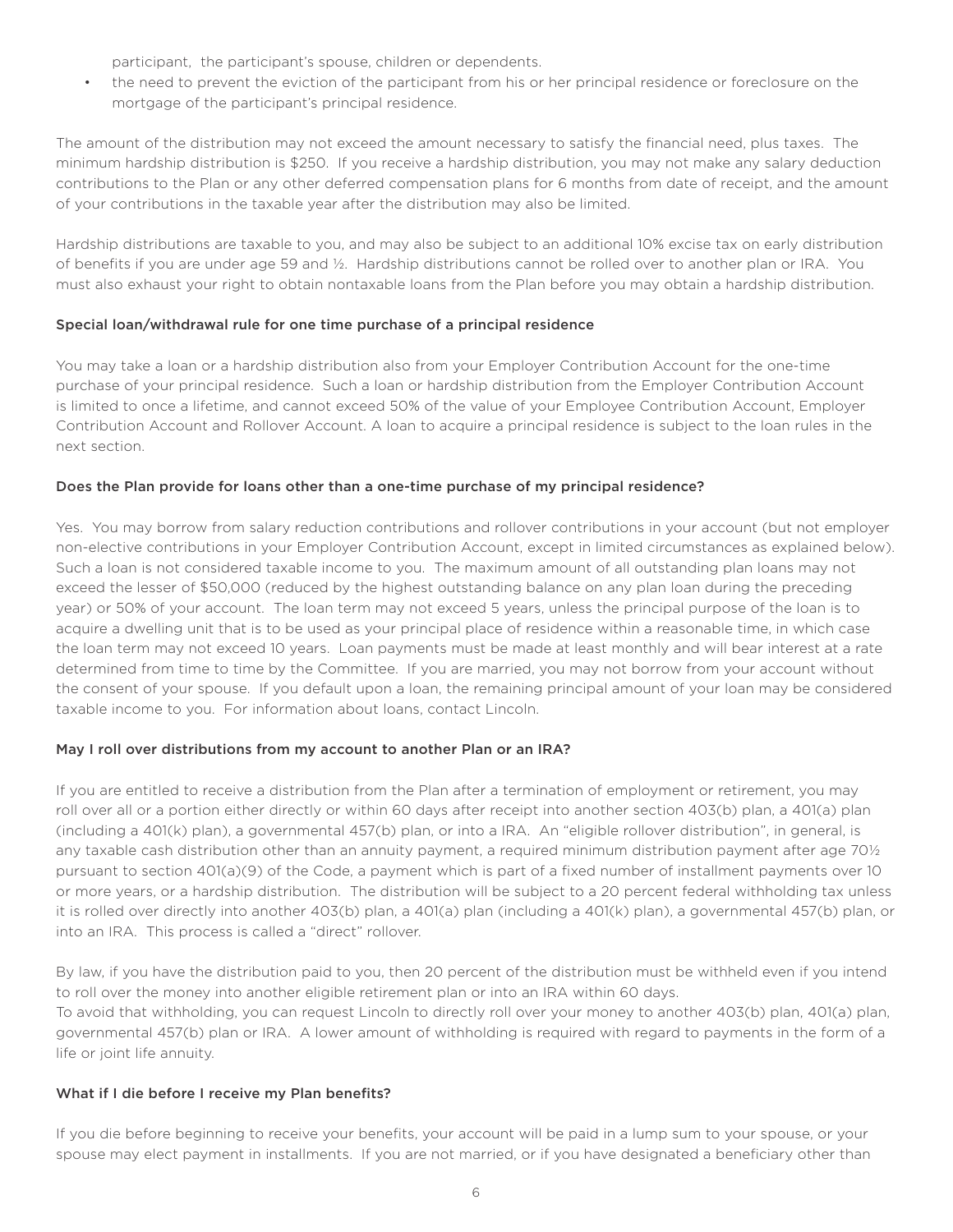your spouse and your spouse has consented to the designation, you may predetermine the form in which payment of benefits will be made to your designated beneficiary or you may leave the choice to your beneficiary.

If you die after beginning to receive your payments in installments, your spouse or other designated beneficiary shall receive such benefits, if any, as are being provided pursuant to the form of payment you are receiving at the time of your death. Federal tax law imposes some limitations on when and how beneficiaries may receive their death benefits.

Your beneficiary will receive more information regarding the applicable requirements at the time he or she applies for benefits.

If you are unmarried and you do not designate a beneficiary, your account under the Plan will be paid to your estate.

# 9. IF I AM A MINISTER, ARE MY RETIREMENT BENEFITS ELIGIBLE FOR HOUSING ALLOWANCE?

In accordance with IRS Revenue Ruling 71-280, the Board of Foursquare has designated payments to ministers from the FOURSQUARE Retirement Plan to be eligible for treatment as housing allowance, to the extent that the payments are attributable to pre-tax contributions (and earnings thereon) made on behalf of the minister in relation to services performed by that minister in the exercise of his or her ministry. Please note, however, that this is merely a designation. Any amount that exceeds the housing allowance exclusion permitted by tax law must be reported by the participant as taxable income.

If you have any questions about this, please contact the Foursquare Retirement Services Office.

# 10. MAY THE TERMS OF THE PLAN BE CHANGED?

While it is expected that the Plan will continue indefinitely, Foursquare and the Committee reserves the right to modify or discontinue the Plan at any time.

# 11. IS THE PLAN SUBJECT TO ERISA OR INSURED BY THE PBGC?

The Plan is a defined contribution church plan and is not subject to the Employee Retirement Income Security Act (ERISA) and is not insured by the Pension Benefit Guaranty Corporation (the PBGC). The Plan is also a church plan as defined in section 414(e) of the Internal Revenue Code and section 3(33) of the Employee Retirement Income Security Act ("ERISA"). The Plan has not made an election under Code section 410(d) and is exempt from ERISA. The Plan was established on January 1, 2000. Participants' accounts under certain other 403(b) plans, including the Foursquare Security Plan, have been or may be transferred to this Plan.

# 12. HOW CAN I REQUEST PLAN BENEFITS?

The Committee has designated Lincoln to receive requests for distribution and other claims related to the Plan.

The following rules describe the claims procedure under the Plan:

- Filing a claim for benefits: A claim or request for Plan benefits is considered filed when a written communication requesting payment of benefit is made to Lincoln.
- Processing the claim: Lincoln will process the claim within 90 days after the claim is filed. If an extension of time for processing is required, written notice will be given to you before the end of the initial 90-day period.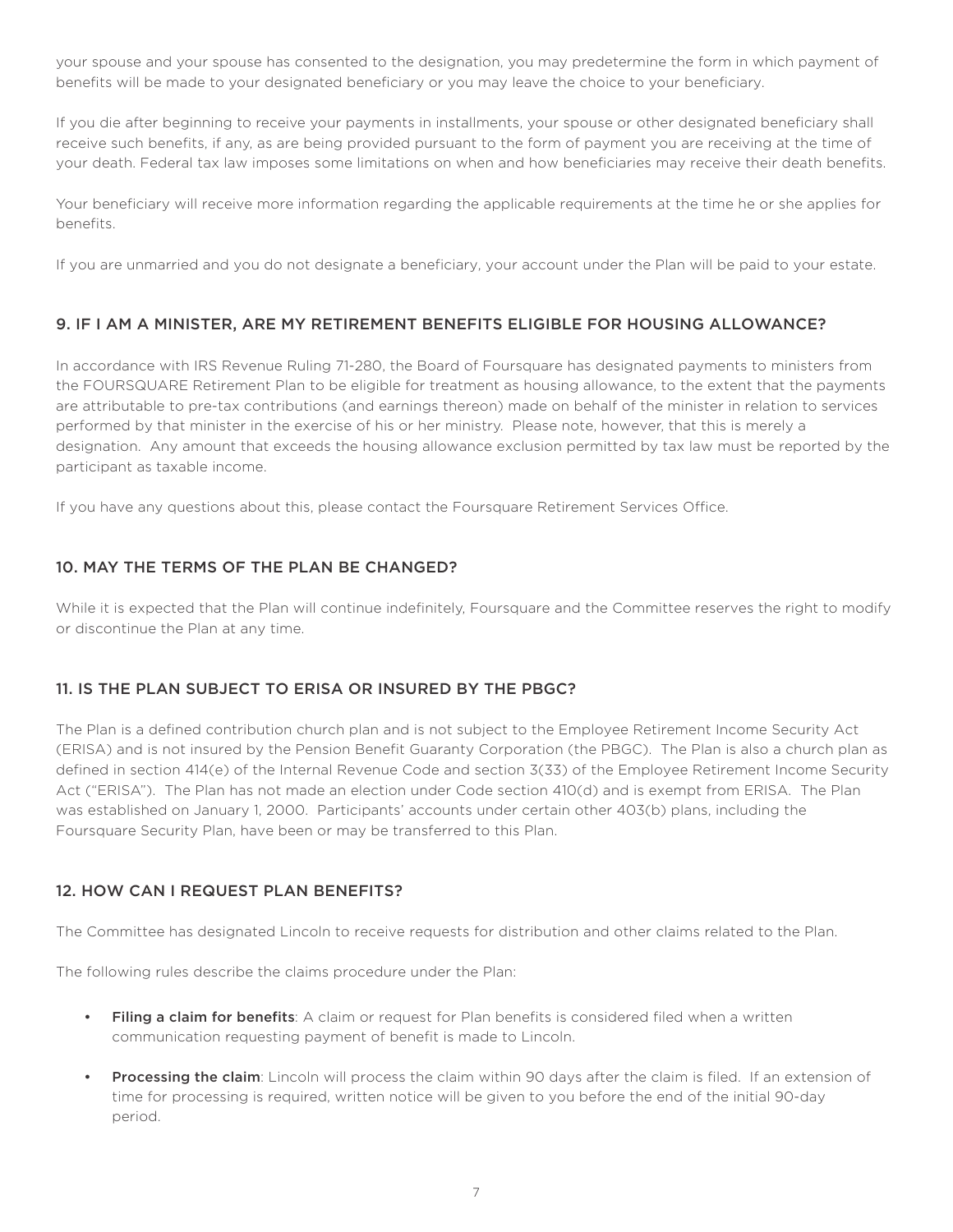The extension notice will indicate the special circumstances requiring an extension of time and the date by which Lincoln expects to render its final decision.

In no event can the extension period exceed a period of 90 days from the end of the initial 90-day period.

- **Denial of claim**: If a claim is wholly or partially denied, Lincoln will notify you within 90 days following receipt of the claim (or 180 days in the case of an extension for special circumstances). The notification will state the specific reason or reasons for the denial, specific references to pertinent Plan provisions on which the denial is based, a description of any additional material or information necessary to perfect the claim, and appropriate information about the steps to be taken if you wish to submit the claim for review. If notice of the denial of a claim is not furnished within the 90/180-day period, the claim is considered denied and you are permitted to proceed to the review stage.
- Review procedure: You or your duly authorized representative have at least 60 days after receipt of a claim denial to appeal the denied claim to the Committee and to receive a full and fair review of the claim. As part of the review, you will be allowed to review all Plan documents and other papers that affect the claim and must be allowed to submit issues and comments and argue against the denial in writing.

Decision on review: The Committee will conduct the review and decide the appeal within 60 days after the request for review is made. If special circumstances require an extension of time for processing (such as the need to hold a hearing if the Plan procedure provides for such a hearing), you will be furnished with written notice of the extension, which can be no later than 120 days after receipt of a request for review. The decision on review will be written in clear and understandable language and will include specific reasons for the decision as well as specific references to the pertinent Plan provisions on which the decision is based. If the decision on review is not made within the time limits specified above, the appeal will be considered denied. All interpretations, determinations, and decisions of the reviewing entity with respect to any claim will be its sole decision based upon the Plan documents and will be deemed final and conclusive and will be afforded the maximum deference permitted by law.

## How to contact us:

Mail: Foursquare Retirement Services Office PO Box 26902 Los Angeles, CA 90026

Phone: 888.635.4234

E-Mail: retirement@foursquare.org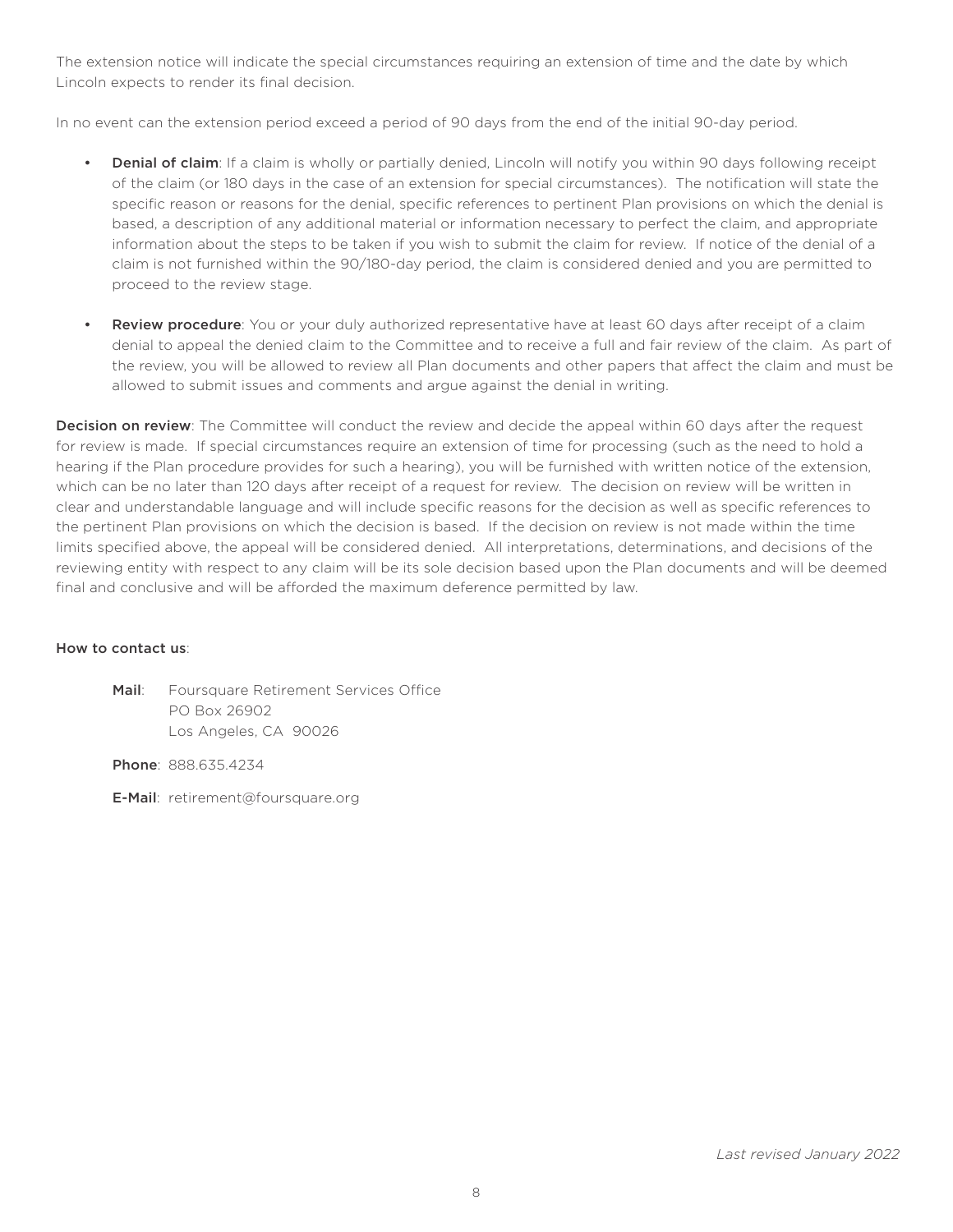# THE TKTW **FOURSQUARE** CHURCH

# **PLAN DE RETIRO**

# DESCRIPCIÓN RESUMIDA DEL PLAN

Sea que usted sea un ministro del evangelio Cuadrangular o un empleado laico, su ministerio es importante para nosotros. El Plan de Jubilación Cuadrangular, referido en éste documento como el "Plan", está diseñado para ayudarle a reservar fondos para sus años de jubilación. También ofrece flexibilidad en el pago de ingreso de jubilación. Usted tiene la oportunidad de reservar una parte de su salario de impuestos diferidos y hacer una planeación financiera para su futuro. Su empleador también puede hacer contribuciones en su nombre, que ayudarán a que su dinero crezca. Este folleto es simplemente un resumen del Plan, y no es posible describir cómo el Plan funciona en todos los casos. En todos los aspectos, sus derechos bajo el Plan se rigen por el documento del Plan. Si hay algún conflicto o diferencias entre este Resumen y los términos del documento el Plan, el documento del Plan prevalecerá.

El administrador de la tercera parte del Plan es el Lincoln Financial Group. Las referencias de ahora en adelante a "Lincoln" se refieren al administrador de la tercera parte.

# 1. ¿QUÉ ES EL PLAN DE JUBILACIÓN CUADRANGULAR?

El Plan de jubilación Cuadrangular es un plan de contribución definido que opera bajo las reglas del plan de cuenta del ingreso de jubilación de una iglesia bajo la sección 403 (b) (9) del Código de Rentas Internas. El Código de Rentas Internas permite a iglesias, denominaciones y sus actividades relacionadas configurar planes de pensiones diseñados para que p sus empleados ahorren considerablemente en impuestos ahora y en el futuro. El Plan aprovecha estos ahorros en impuestos, mientras que proporciona medios de inversión a través de los cuales puede hacer crecer su dinero. Un Comité nombrado por la Junta Directiva de la Iglesia Internacional del Evangelio Cuadrangular (referido en este resumen como "el Comité") es el administrador del Plan.

# 2. ¿QUÉ IGLESIA U OTROS EMPLEADORES SON ELEGIBLES PARA PARTICIPAR EN EL PLAN?

Empleadores elegibles para participar en el Plan incluyen:

- 1. La Iglesia Internacional del Evangelio Cuadrangular
- 2. Cualquier iglesia del evangelio Cuadrangular como se define en la sección 3.3 de los estatutos de la Iglesia Internacional del Evangelio Cuadrangular. Esto no incluye a las iglesias en comunión.
- 3. Cualquier actividad que no sea de la iglesia dentro de la estructura de la Corporación de la Iglesia Internacional del Evangelio Cuadrangular que opera como un centro de nóminas separadas bajo su propio Número de Identificación del Empleador (EIN) federal, y
- 4. Cualquier organización que está exenta de impuestos bajo la sección 501 de Código de Rentas Internas y es controlado por o asociado con la Iglesia Internacional del Evangelio Cuadrangular dentro del significado de la sección 414(e) del Código de Rentas Internas.

La participación de los empleadores descrita en el numeral 3 o 4 también está sujeta a la aprobación del Comité.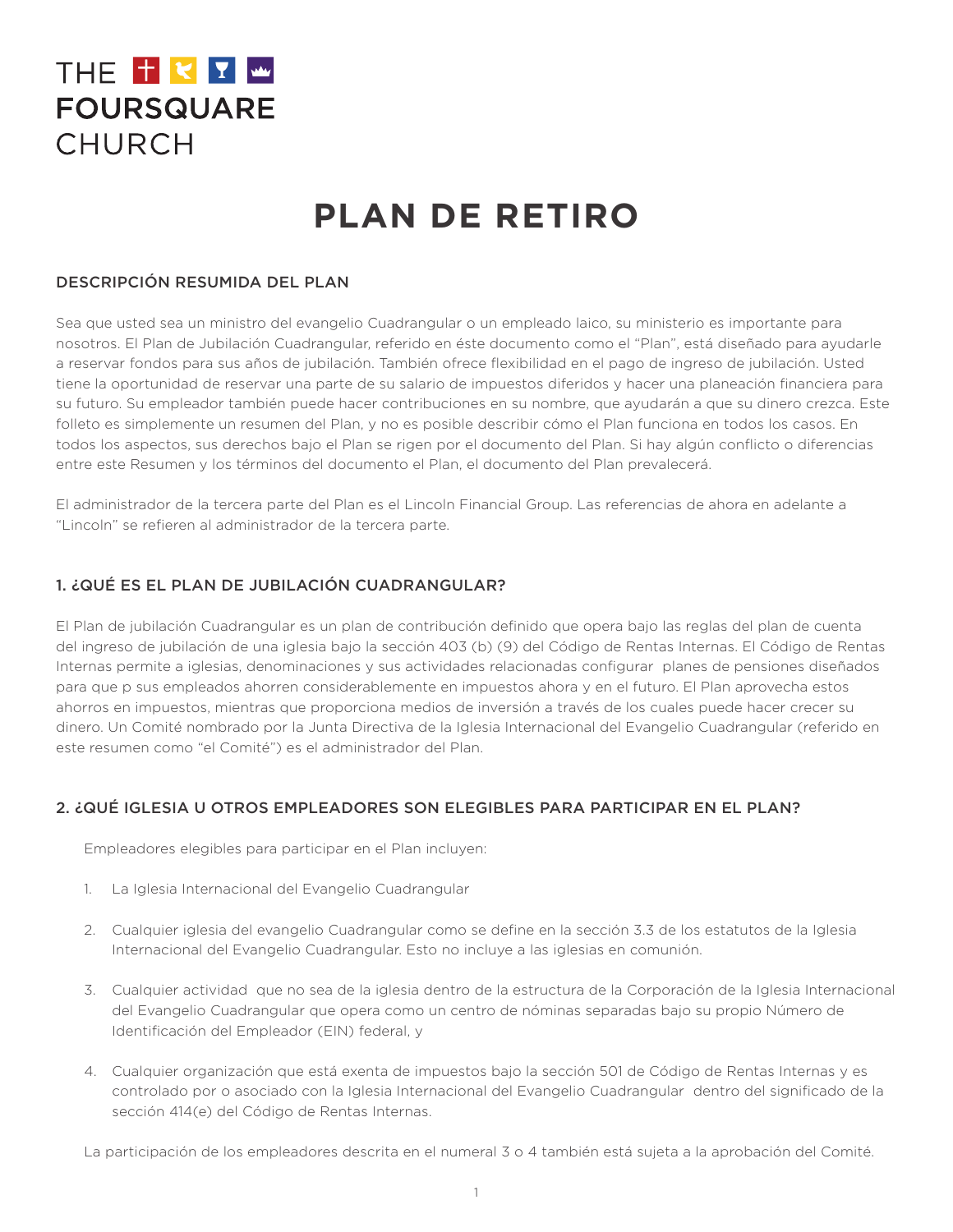#### ¿Quién es un empleado elegible?

En el caso de un ministro o un empleado laico, para ser elegible para participar en el Plan éste debe ser un empleado de derecho común de un empleador participante, inscrito como empleado en los registros de nómina del empleador, y no puede ser un extranjero que no sea residente sin ingreso de los Estados Unidos o un empleado alquilado.

En el caso de un ministro que no es un empleado, para ser elegible para participar, un ministro debe estar debidamente licenciado con la Iglesia Internacional del Evangelio Cuadrangular en el ejercicio de su ministerio, según lo determine el Comité. Sujetos a ciertos requisitos del Código de Rentas Internas, ciertos ministros independientes y capellanes también pueden participar en el Plan.

#### ¿Cómo puedo estar seguro si soy elegible para participar en el Plan?

Puede verificar su elegibilidad para participar en el Plan poniéndose en contacto con:

Foursquare Retirement Services Office PO Box 26902 Los Angeles, CA 90026 888.635.4234 or retirement@foursquare.org

## 3. ¿CÓMO SON HECHAS LAS CONTRIBUCIONES?

En primer lugar, si usted es un empleado elegible empleado por un empleador participante, debe completar un formulario de inscripción disponible en la Oficina de Servicios de Jubilación Cuadrangular.

#### ¿Puedo hacer contribuciones de mi sueldo?

Usted puede hacer contribuciones con carácter electivo antes de impuestos, mediante la reducción de una parte de su salario. Usted puede elegir contribuir desde el uno por ciento (1%) o más de su salario, pero no menos de \$200,00 anualmente ni más de la cantidad máxima permitida por la ley (véase abajo). Contribuciones del Plan hechas por usted sobre una base antes de impuestos se realizarán bajo un acuerdo de reducción de sueldo escrito con su empleador participante.

Bajo ese acuerdo, comenzando tan pronto como sea posible después de que el acuerdo completo sea archivado con su empleador, el empleador reducirá el pago de su salario por períodos de nómina y la cantidad de reducción se aplicará a las contribuciones hechas por su empleador a uno de los vehículos de financiación o más que usted haya seleccionado y que están disponibles bajo el Plan.

Puede cancelar o modificar su acuerdo de reducción de sueldo en cualquier momento, efectivo a partir de la fecha futura que elija y no antes de que sea administrativamente factible.

#### ¿Puede mi empleador hacer contribuciones por mí?

Un empleador participante puede hacer contribuciones adicionales a su cuenta bajo el Plan. En el caso de un empleador que sea una Iglesia del Evangelio Cuadrangular como se define en los estatutos Cuadrangulares, la Cuadrangular acreditará una cantidad basada en la extensión del diezmo de iglesia Cuadrangular, ofrendas a Misiones Cuadrangulares Internacionales no asignadas y ofrendas a la Imprenta de Misiones Cuadrangulares como contribuciones para los empleados de la iglesia. Un empleador participante que no sea una iglesia del Evangelio Cuadrangular puede, pero no está obligado a hacer contribuciones del empleador al Plan. Tales contribuciones pueden ser un porcentaje de su compensación, una cantidad específica de dólares, una igualación de toda o una parte de su contribución de reducción de salario, u otro método determinado por el empleador participante. El empleador participante también puede determinar, a su sola discreción, cuál de sus empleados es elegible para recibir una contribución y en qué cantidad. Si su empleador participante opta por hacer una contribución al Plan para su cuenta, su empleador participante le informará si usted es elegible para una contribución y si es así, la cantidad.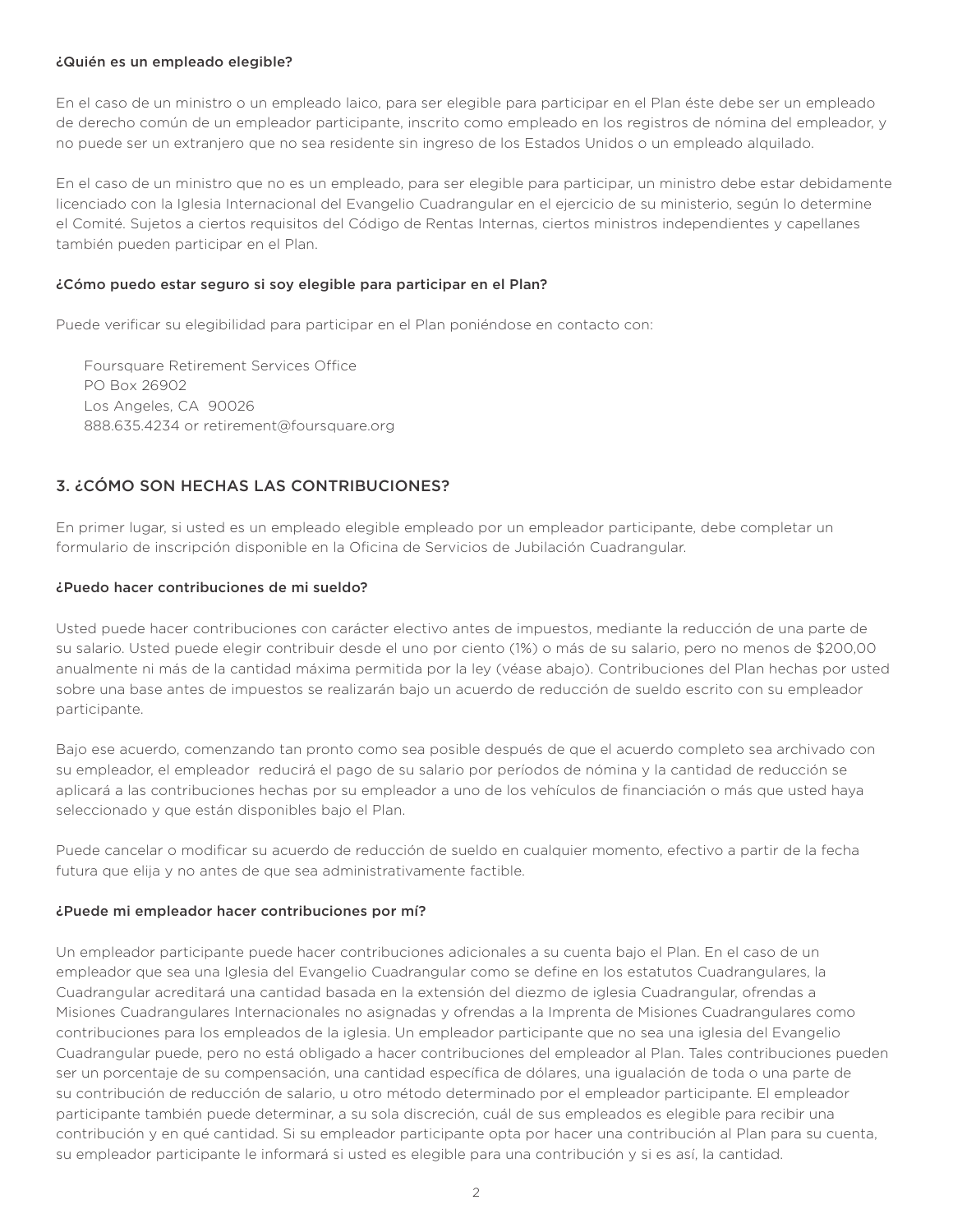Usted no paga impuestos federales sobre la reducción de salario o contribuciones no electivas del empleador al Plan, siempre que la cantidad de estas contribuciones no exceda los límites del Código de Rentas Internas, como se describe más adelante. Las contribuciones que sean contribuciones no electivas del empleador no están sujetas a FICA, o en el caso de los ministros, SECA. Sin embargo, contribuciones de reducción salarial hechas a nombre de empleados que no sean ministros están sujetas a FICA en el momento de la contribución. Las distribuciones del Plan no están sujetas a FICA o SECA.

### Soy un misionero, ¿hay reglas especiales de las que necesito estar enterado?

Póngase en contacto con la oficina de Misiones Cuadrangulares Internacionales o su asesor de impuestos sobre el estado actual de las reglas con respecto a misioneros.

## 4. ¿CUÁNDO MI PLAN DE CONTRIBUCIÓN LLEGA A SER CONFERIDO? (ES DECIR, ¿DE MI PROPIEDAD?)

Se le han conferido los beneficios derivados de las contribuciones plena e inmediatamente, tanto de reducción de salario como no electiva del empleador bajo el Plan. Dichas cantidades no son confiscables en todo momento. Por lo tanto, su cuenta se queda con usted, y si muere, su beneficiario designado o cónyuge recibirá su cuenta completa, como se describe en la parte inferior.

## 5. ¿SON LAS CONTRIBUCIONES DE EMPLEADORES PARTICIPANTES Y EMPLEADOS LIMITADAS EN CANTIDAD POR LA LEY?

Sí, el Código de Rentas Internas impone dos límites separados sobre el monto de las contribuciones para los planes de iglesia 403(b)(9). Un límite se aplica a sus contribuciones de reducción de sueldo antes de impuestos. El otro límite, conocido como el "límite de la sección 415" limita todas las contribuciones. Generalmente, las contribuciones no pueden superar cualquiera de estos dos límites.

## Límite sobre contribuciones de reducción de sueldo antes de impuestos

Contribuciones de reducción de sueldo antes de impuestos de empleados - a veces llamadas aplazamientos electivos - limitan las contribuciones antes de impuestos de un empleado a un monto en dólares establecido. Este límite de dólares es de \$20,500 para el 2022. El límite se ajusta después para el costo de vida de vez en cuando. Por favor, tenga en cuenta que este límite se aplica en forma global a todos sus contribuciones de reducción salarial para cualquier y todos los planes 401 (k) o 403 (b) en los que participa.

## Límite para contribuciones combinadas del empleado y empleador

La cantidad total de contribuciones y confiscaciones que pueden distribuirse a la cuenta de un participante es \$61.000 o 100 por ciento de la compensación, cualquiera que sea menor. Para ello, la compensación es compensación sujeta a impuestos, además de montos contribuidos por reducción de salario a los planes 401 (k) y 403 (b) y a planes cafetería (también conocidos como planes 125 o planes de beneficios flexibles) para comprar beneficios de salud y bienestar. La compensación para este propósito no incluye las cantidades que están excluidas de su ingreso gravable como el subsidio de vivienda del clero.

#### Límites de Contribución Emparejados

Los participantes del plan de iglesia también pueden exceder los límites anuales como sigue:

15 años de servicio - participantes con al menos 15 años de servicio e historias de contribución relativamente bajas pueden hacer contribuciones adicionales de hasta \$3,000 por año, sujetas a un tiempo de vida de \$15.000 como máximo.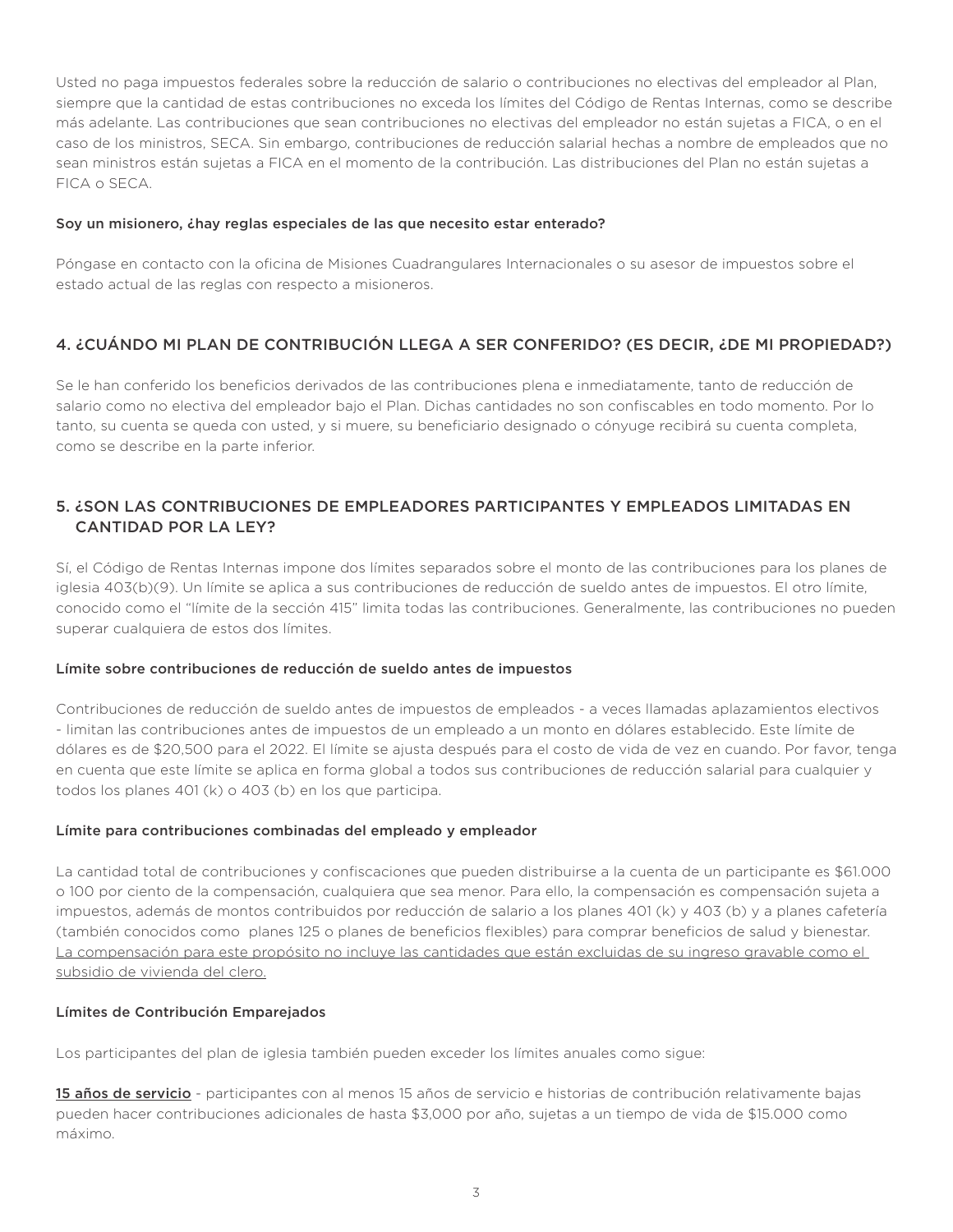Contribuciones emparejadas de 50 de edad - los participantes pueden hacer contribuciones adicionales en un año del plan si han alcanzado la edad de 50 años durante o antes del año. La cantidad de contribuciones adicionales permitidas bajo esta regla es de 6.500 dólares en el 2022. La cantidad será entonces ajustada de vez en cuando para el costo de vida después de eso.

\$10.000 / \$40.000 Límite de Contribución especial - Además, participantes del plan de iglesia también pueden exceder el 100 por ciento anual del límite de compensación si el exceso de contribución anual total para el empleado no excede a \$10.000 y el exceso agregado de contribuciones total para todos los años no excede a \$40.000. No existe una elección especial que deba hacerse para utilizar esta regla \$10.000 / \$40.000, pero al calcular límites por lo general, es responsabilidad del participante del Plan mantener un registro de cuánto del límite de por vida de \$40.000 se ha utilizado.

## ¡Ayuda! ¿Cómo determino todos estos límites?

¡No se preocupe! Estos límites máximos son similares a los que se aplican a cualquier plan de pensiones contributivas. Usted simplemente no ha escuchado de ellos porque muchos empleadores suelen realizar estos exámenes para los participantes que tienen toda la información necesaria en sus registro de nómina. Sin embargo, debido a que estos límites dependen de información que sólo la iglesia local o, usted, el participante tiene, tales como el monto de su compensación, años de servicio con el empleador y contribuciones a otros planes, puede ser necesario calcular estos límites con la ayuda de su preparador de impuestos o Lincoln, que tiene hojas de cálculo para ayudarle y está preparado para responder a sus preguntas. Además, la publicación 571 del IRS, programas de cobertura de impuestos anuales, esta disponibles en la oficina local del IRS llamando al (800) 829-3676, o en línea en www.irs.ustreas.gov/ forms\_pubs, y contiene más información y hojas de trabajo para el cálculo de los límites de contribución de un individuo.

## ¿Qué debo hacer si excedo estos límites?

Si usted hace una contribución de reducción de sueldo que excede estos límites en dólares después de aplicar cualquier emparejamiento, usted debe solicitar una devolución del exceso notificando a la Oficina de Servicios de Jubilación Cuadrangular a más tardar el 1 de marzo del año siguiente.

# 6. ¿ACEPTA ESTE PLAN TRANSFERENCIAS O ACUMULACIONES DE OTROS PLANES?

Si usted es un participante en el Plan de jubilación Cuadrangular y tiene una cuenta bajo otro plan 403 (b) de iglesia, este puede ser transferido o pasado al plan de jubilación Cuadrangular. Si usted es elegible para una distribución de un 401(a), 401 (k), IRA o un plan gubernamental 457 (b), también podrá pasar esas distribuciones al Plan de jubilación Cuadrangular. Para obtener más información acerca de las transferencias, incluyendo ciertas limitaciones, por favor póngase en contacto con la Oficina de Servicios de Jubilación Cuadrangular y su proveedor de plan anterior.

Si usted es un participante del clero, note que las cantidades transferidas desde otro plan al Plan de jubilación Cuadrangular y las ganancias de dichas transferencias no serán elegibles para la posterior exclusión de ingresos como subsidio de vivienda cuando se distribuye desde el Plan de jubilación Cuadrangular, a menos que el plan previo también sea un plan de iglesia y las cantidades también hayan sido elegibles para el subsidio de vivienda en cuanto a la distribución del plan anterior.

# 7. ¿CÓMO SE INVIERTE MI CUENTA EN EL PLAN?

Usted es quien decide cómo invertir su cuenta bajo el Plan de una selección de fondos mutuos y anualidades ofrecidas por el Plan. Una lista completa de fondos mutuos y anualidades actualmente disponibles está incluida en una información separada proporcionada por Lincoln. Esta decisión es importante porque los retornos de inversión son claves para determinar el monto de su jubilación. El número de años para que se jubile y su nivel de comodidad con los riesgos asociados con cada tipo de fondo o anualidad son factores importantes para tomar su decisión de inversión.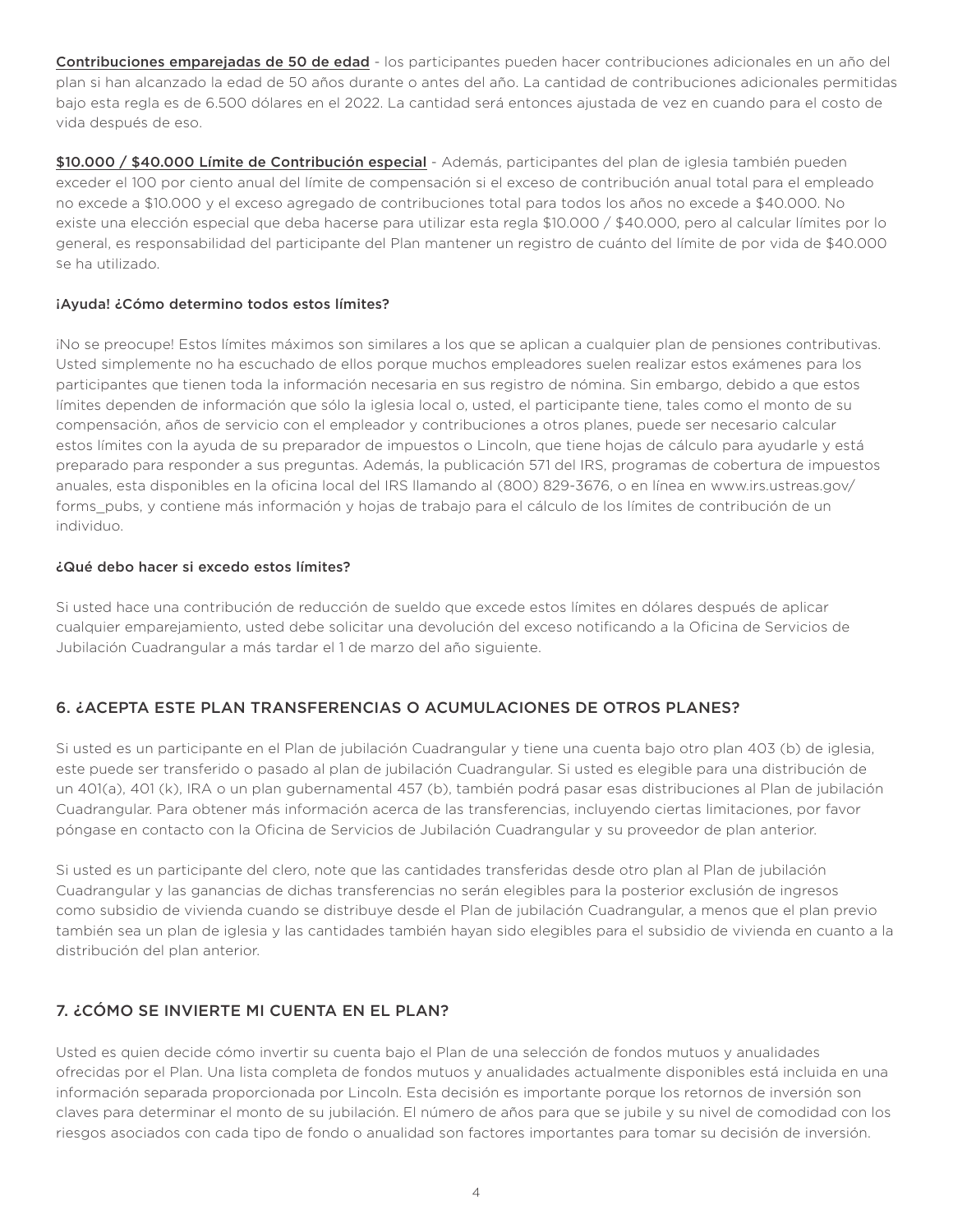Los participantes no tienen el derecho a invertir fondos del Plan en inversiones no ofrecidas bajo el Plan. La Cuadrangular tiene la autoridad de seleccionar y cambiar las inversiones disponibles de vez en cuando como lo estime conveniente o prudente, y dirigir la inversión de activos del Plan, incluyendo activos contribuidos previamente, de tal manera que pueda acomodar el cambio de opciones de inversión. El comité también tiene la autoridad para dirigir la inversión de los activos del Plan sin tener en cuenta las instrucciones del participante, si es consistente con sus obligaciones.

#### ¿Cómo tomo mis decisiones de inversión inicial?

Puede tomar sus decisiones de inversión inicial completando el formulario de inscripción y enviándola a la Oficina de Servicios de Jubilación Cuadrangular o poniéndose en contacto con Lincoln por teléfono (800-234-3500) o por Internet (www.LincolnFinancial.com).

## ¿Cómo puedo cambiar mis inversiones después de que esté inscrito?

Usted puede cambiar sus decisiones de inversión para futuras contribuciones, saldos existentes o ambos. Usted puede cambiar tantas veces como desee.

#### ¿Qué sucede si no tomo ninguna decisión de inversión?

Si no toma decisiones de inversión al inscribirse en el Plan, sus contribuciones serán automáticamente invertidas en inversiones seleccionadas por el comité. Se le anima a que considere sus opciones cuidadosamente y tome sus propias decisiones de inversión. El Comité ha desarrollado un modelo de asignación de activos moderadamente conservador conformado por anualidades, bonos y acciones estándar. Esta selección predeterminada se puede cambiar de vez en cuando.

## 8. ¿QUÉ BENEFICIOS ESTÁN DISPONIBLES BAJO EL PLAN?

## ¿Cuándo puedo empezar a recibir beneficios bajo el Plan?

Usted será elegible para recibir beneficios bajo el Plan al cumplir 65 años o después, o, si es antes, tras la culminación del contrato con la iglesia por cualquier motivo. Sin embargo, una transferencia de trabajo entre empleadores que son elegibles para ser empleadores participantes (incluso si ellos no optan por participar) no se considera una anulación del contrato. Generalmente, una anulación de contrato se producirá sólo cuando deje de ser empleado por un empleador que forma parte de la denominación Cuadrangular.

En el caso de un ministro, se considerará que un ministro ha terminado el empleo cuando el ministro deje de estar involucrado en el ejercicio de su ministerio, con o sin compensación, según lo determine el comité.

#### ¿En qué forma se pagarán mis beneficios?

Usted puede elegir entre varias opciones de pago cuando se jubile. Estas opciones se establecen en los fondos y contratos ofrecidos por Lincoln. Generalmente, el pago puede realizarse en una sola suma, en cuotas, o a través de la compra de una anualidad de una sola vida o conjunta y de sobreviviente. Pagos en forma de anualidad pueden garantizarse por un número de años seleccionado, si así lo desea. Los pagos de cuota y anualidad no deben extenderse a un período más largo que su vida o expectativa de vida o vidas mixtas o su expectativa de vida y la de su beneficiario, determinado en conformidad con las normas del Código de Rentas Internas.

Por favor, tenga en cuenta que, si está casado(a), no puede designar a un beneficiario distinto a su cónyuge a menos que su cónyuge este de acuerdo con otra designación de beneficiario en el formulario de "Exención del cónyuge".

Más información sobre los métodos permitidos de pago y requisitos de consentimiento conyugal está incluida con el formulario de designación de beneficiario y formas de elección de distribución proporcionadas a petición por Lincoln.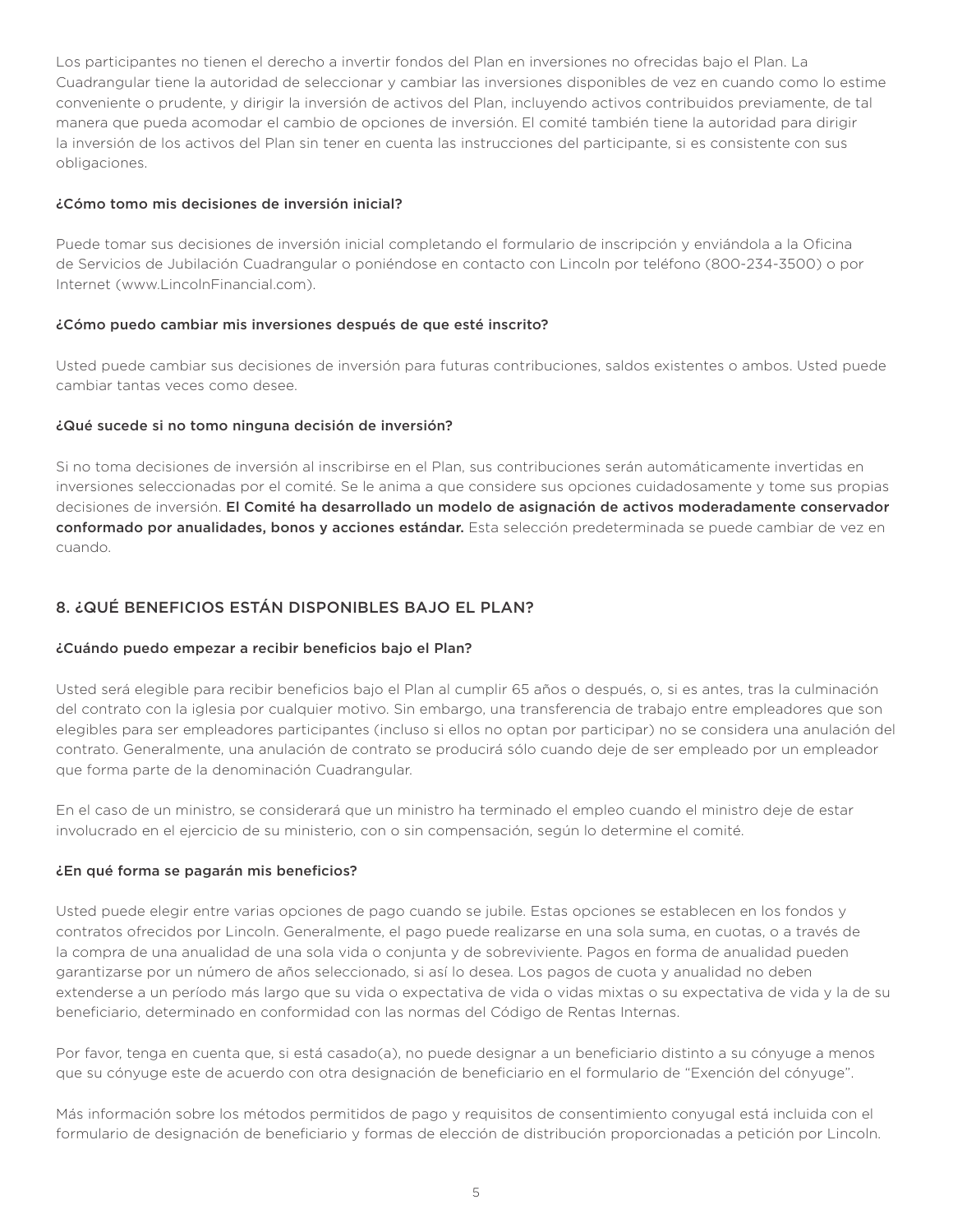### ¿Cuándo debo empezar a recibir beneficios del Plan?

Usted puede diferir el pago de los beneficios y mantener su cuenta invertida bajo el Plan a una fecha que no sea más tarde del año en que cumple 70½ de edad o se retire, lo que sea posterior. Sin embargo, si el valor de su cuenta es \$5,000 o menos, el comité se reserva el derecho de distribuirle su cuenta en un pago único tras la anulación del contrato.

## ¿Puedo recibir retiro de dinero en efectivo del Plan mientras aun trabajo?

Este Plan está diseñado para su jubilación. Para animarle a que ahorre para su jubilación, el retiro de efectivo del Plan generalmente no está permitido excepto de su Cuenta de Contribución de Empleado y Cuenta Acumulada , si las hubiere, logradas después de la (1) edad de 59 y ½ o (2) en el caso de ciertos acontecimientos de adversidad, como se describe a continuación:

- gastos médicos no reembolsados incurridos por el participante, cónyuge del participante o un dependiente.
- compra (excluyendo pagos de hipoteca) de la residencia principal para el participante.
- pago de matrícula o gastos educativos relacionados para los próximos 12 meses para la educación postsecundaria del participante, el cónyuge del participante, hijos o dependientes.
- la necesidad de evitar el desalojo del participante de su residencia principal o ejecución hipotecaria de la residencia principal del participante.

El monto de distribución no puede exceder la cantidad necesaria para satisfacer la necesidad financiera, más los impuestos. La distribución mínima de dificultad es de \$250. Si recibe una distribución de dificultad, no puede hacer ninguna contribución de deducción de salario al Plan o cualquier otro plan de compensación diferida por 6 meses desde la fecha de recepción, y el monto de sus contribuciones en el año gravable después de la distribución también puede ser limitado.

Las distribuciones de dificultad son gravables y también pueden estar sujetas a un impuesto adicional del 10% sobre la distribución temprana de beneficios si es menor 59 y ½ de edad. Las distribuciones de dificultad no pueden transferirse a otro plan o IRA. Usted también debe agotar su derecho a obtener préstamos no sujetos a impuesto del Plan antes de que pueda obtener una distribución de dificultad.

## Regla especial de préstamo/retiro de fondos para una sola compra de residencia principal

Usted también puede tomar un préstamo o distribución de dificultad desde su Cuenta de Contribución del Empleador para la compra de una sola residencia principal. Tal préstamo o distribución de dificultad desde la Cuenta de Contribución del Empleador se limita a una vez en la vida y no puede exceder el 50% del valor de su Cuenta de Contribución del Empleado, Cuenta de Contribución del Empleador y Cuenta de Reinversión. Un préstamo para adquirir una residencia principal está sujeto a las reglas de préstamo en la siguiente sección.

## ¿Provee El Plan préstamos para una compra única diferente a mi residencia principal?

Sí. Usted puede pedir prestado de las contribuciones de reducción de sueldo y reinversión en su cuenta (pero no contribuciones no electivas del empleador en su cuenta de contribución del empleador, excepto en circunstancias limitadas, como se explica más abajo). Tal préstamo no se considera ingreso gravable para usted. La cantidad máxima de todos los préstamos pendientes del plan no podrá exceder el menor de \$50.000 (reducida por el saldo más alto de cualquier préstamo del plan durante el año anterior) o el 50% de su cuenta. El plazo del préstamo no podrá exceder a 5 años, a menos que el propósito principal del préstamo sea adquirir una vivienda que se utilizará como su principal lugar de residencia dentro de un plazo razonable, en cuyo caso el plazo del préstamo no podrá exceder a10 años. Los pagos del préstamo deben hacerse por lo menos mensualmente y devengarán intereses a una tasa determinada de vez en cuando por el comité. Si está casado, no podrá pedir prestado desde su cuenta sin el consentimiento de su cónyuge. Si no paga un préstamo, el monto restante de su préstamo puede ser considerado ingreso sujeto a impuesto para usted. Para mayor información sobre préstamos, contacte a Lincoln.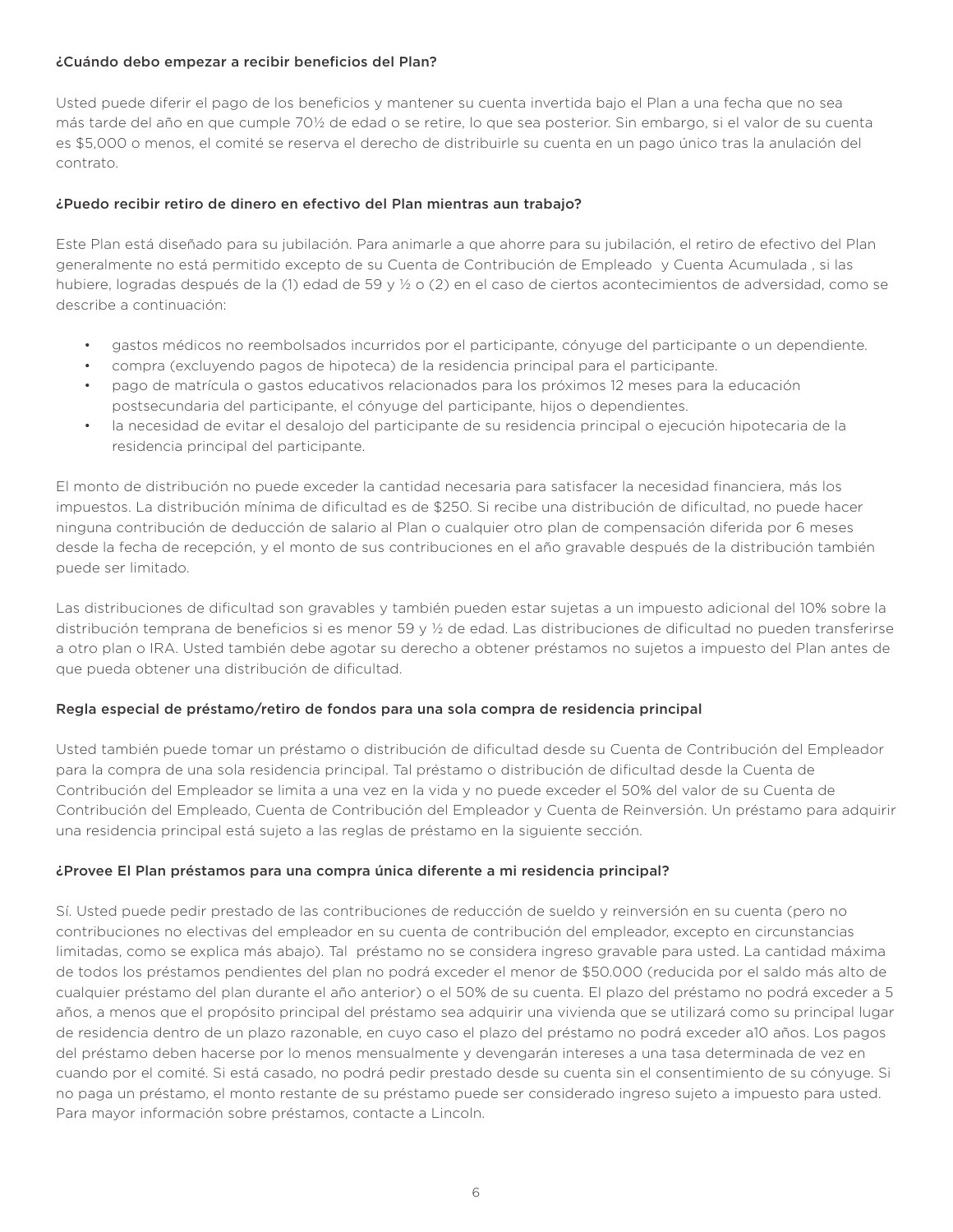#### ¿Puedo yo reinvertir distribuciones de mi cuenta a otro Plan o cuenta IRA?

Si tiene derecho a recibir una distribución del Plan después de la culminación de un empleo o jubilación, puede reinvertir una porción directamente o dentro de 60 días después de su recepción en otra sección de un plan 403 (b), plan 401(a) (incluyendo plan 401 (k)), un plan gubernamental 457 (b), o en una cuenta IRA. Una "distribución de reinversión elegible", es en general, cualquier distribución de efectivo gravable distinta a un pago de anualidades, un pago de distribución mínima requerida después de 70½ de edad en virtud de la sección 401(a)(9) del Código, un pago que sea parte de un número fijo de cuotas en el transcurso de 10 años o más, o una distribución de dificultad. La distribución estará sujeta a un impuesto federal de retención del 20 por ciento a menos que se reinvierta directamente en otro plan 403 (b), un plan 401(a) (incluyendo un plan 401 (k)), un plan gubernamental 457 (b), o en una cuenta IRA. Este proceso se denomina reinversión "directa".

Por ley, si la distribución es pagada es a usted, entonces 20 por ciento de dicha distribución debe ser retenida incluso si pretende reinvertir el dinero en otro plan de jubilación elegible o en una cuenta IRA dentro de 60 días. Para evitar la retención, puede solicitar que Lincoln reinvierta directamente el dinero en otro plan 403 (b), plan 401(a), plan gubernamental 457 (b) o IRA. Una menor cantidad de retención es requerida con respecto a pagos en forma de anualidad de vida o vida conjunta.

## ¿Qué pasa si muero antes de recibir los beneficios de mi Plan?

Si muere antes de comenzar a recibir sus beneficios, su cuenta se abonará en una suma única a su cónyuge, o su cónyuge puede elegir el pago en cuotas. Si no está casado, o si ha designado a un beneficiario distinto a su cónyuge y su cónyuge ha consentido a dicha designación, puede predeterminar la forma en que se realizará el pago de los beneficios a su beneficiario designado o puede dejar la elección a su beneficiario.

Si muere después de comenzar a recibir sus pagos en cuotas, su cónyuge u otro beneficiario designado recibirá tales beneficios, si alguno, como se estén proporcionando en virtud a la forma de pago que esté recibiendo en el momento de su muerte. La ley tributaria federal impone algunas limitaciones sobre cuándo y cómo los beneficiarios pueden recibir sus beneficios de muerte.

Su beneficiario recibirá más información sobre los requisitos aplicables en el momento en que solicite los beneficios.

Si usted es soltero y no designa a un beneficiario, su cuenta bajo el Plan se pagará a sus herederos.

## 9. ¿SI YO SOY UN MINISTRO, SON MIS BENEFICIOS DE JUBILACIÓN ELEGIBLES PARA SUBSIDIO DE VIVIENDA?

Según las Reglas de Ingreso 71-280 del IRS, la Junta Directiva de la Cuadrangular ha designado pagos a los ministros del Plan de Jubilación CUADRANGULAR para que sean elegibles para un trato como subsidio de vivienda, en la medida en que los pagos sean atribuibles a contribuciones antes de impuestos (y las ganancias al respecto) hechas a nombre del ministro en lo referente a servicios prestados por el ministro en el ejercicio de su ministerio. Tenga en cuenta, sin embargo, que esto es meramente una designación. Cualquier cantidad que exceda la exclusión del subsidio de vivienda permitida por la ley de impuestos deberá reportarse por el participante como ingreso tributable.

Si usted tiene alguna pregunta acerca de esto, póngase en contacto con la Oficina de Servicios de Jubilación Cuadrangular.

## 10. ¿PUEDEN CAMBIAR LOS TÉRMINOS DEL PLAN?

Mientras se espera que el Plan continúe indefinidamente, la Cuadrangular y el comité se reserva el derecho de modificar o discontinuar el Plan en cualquier momento.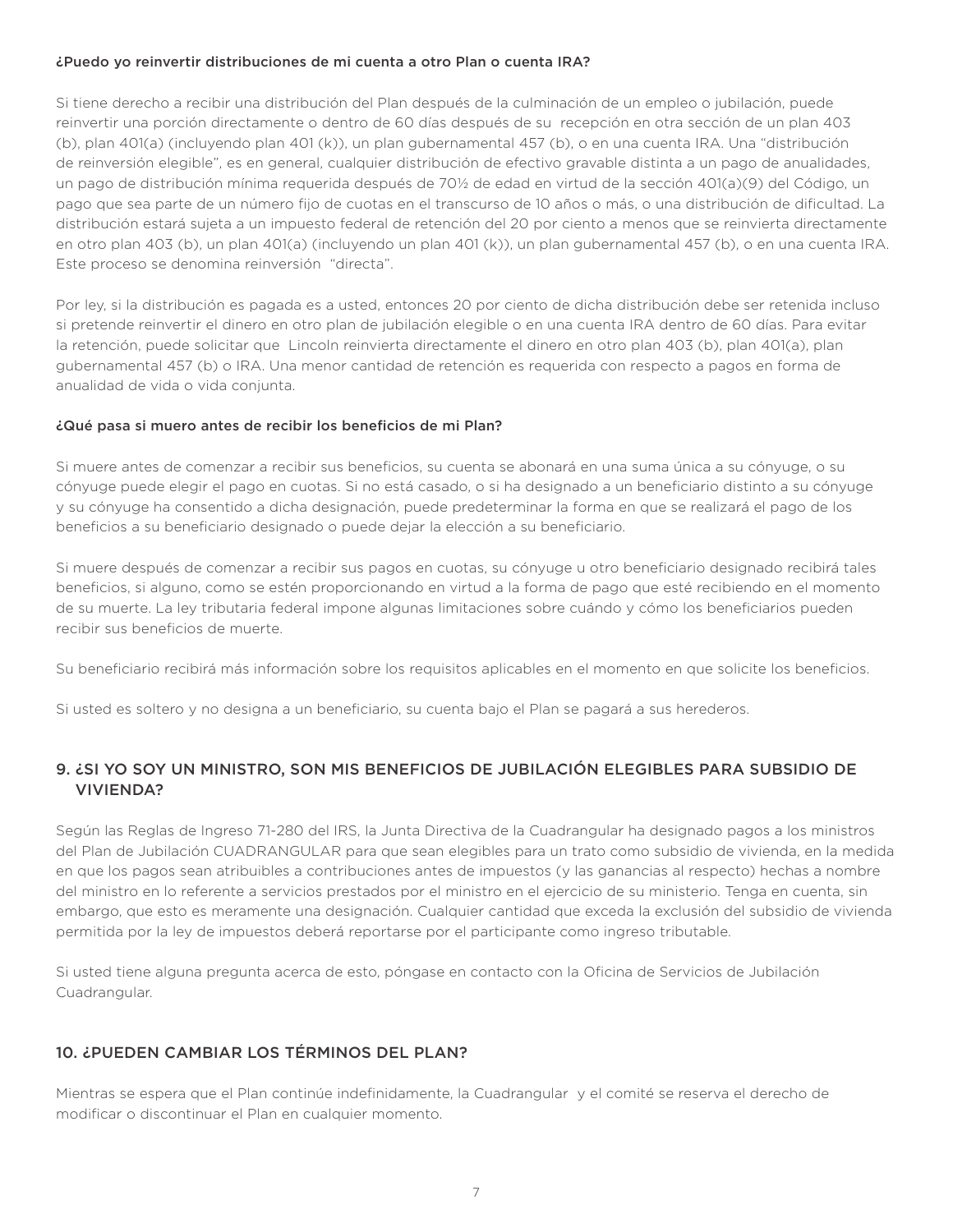## 11. ESTA EL PLAN SUJETO A ERISA O ASEGURADO POR EL PBCG?

El Plan es un plan de contribuciones definidas de iglesia y no está sujeto a la Ley de Seguridad de Ingreso de Jubilación del Empleado (ERISA) y no está asegurado por la Corporación de Garantía de Beneficio de Pensión (PBGC). El Plan es también un plan de iglesia como se define en la sección 414(e) del Código de Rentas Internas y la sección 3(33) de la Ley de Seguridad ingresos empleados jubilación ("ERISA"). El Plan no ha hecho una elección bajo la sección 410(d) del Código y está exento de ERISA. El Plan fue creado el 1 de enero del 2000. Las cuentas de los participantes bajo ciertos otros planes 403 (b), incluyendo el Plan de Seguridad Cuadrangular, han sido o pueden transferirse a este Plan.

## 12. ¿CÓMO PUEDO SOLICITAR BENEFICIOS DEL PLAN?

El Comité ha designado a Lincoln para recibir las solicitudes para la distribución y otras reclamaciones relacionadas con el Plan.

Las reglas siguientes describen el procedimiento de reclamos bajo el Plan:

- **Presentar un reclamo para beneficios:** Un reclamo o solicitud de beneficios del Plan se considera presentado cuando una comunicación por escrito solicitando el pago de las beneficios se hace a Lincoln.
- **Procesamiento del reclamo**: Lincoln procesará el reclamo dentro de 90 días después de que el reclamo es presentado. Si se requiere una extensión de tiempo para su procesamiento, se le dará aviso por escrito antes del final del período inicial de 90 días.

El aviso de extensión indicará las circunstancias especiales que requieren una extensión de tiempo y la fecha en la que Lincoln espera emitir su decisión final.

En ningún caso puede el periodo de prórroga exceder un período de 90 días desde el final del período inicial de 90 días.

- Negación de reclamo: Si un reclamo es denegado total o parcialmente, Lincoln le notificará dentro de los 90 días siguientes a la recepción de la reclamo (o 180 días en el caso de una extensión para circunstancias especiales). La notificación indicará la razón específica o las razones de la negación, referencias específicas a las estipulaciones del Plan pertinentes en las cuales se basa la negación, una descripción de cualquier material adicional o información necesaria para perfeccionar el reclamo y la información apropiada acerca de los pasos a tomar si desea presentar una solicitud de revisión. Si el aviso de la negación de un reclamo no es provisto dentro del período de 90/180 días, el reclamo se considera denegado y se le permitirá pasar a la etapa de revisión.
- **Procedimiento de revisión**: Usted o su representante debidamente autorizado tienen por lo menos 60 días después de haber recibido una negación de reclamo para apelar el reclamo negado al comité y recibir una revisión completa y justa del mismo. Como parte de la revisión, se le permitirá revisar todos los documentos del Plan y otros papeles que afecten el reclamo y se le permitirá presentar temas y comentarios y argumentar en contra de la negación por escrito.

Decisión sobre la revisión: el Comité llevará a cabo la revisión y decidirá la apelación dentro de 60 días después de la solicitud de revisión. Si circunstancias especiales requieren una extensión de tiempo para el procesamiento (por ejemplo la necesidad de celebrar una audiencia si el procedimiento del Plan provee tal audiencia), usted recibirá un aviso por escrito de la extensión, que puede tardarse 120 días después del recibo de una solicitud de revisión. La decisión sobre la revisión estará escrita en lenguaje claro y comprensible e incluirá las razones específicas para la decisión, así como referencias específicas a las estipulaciones del Plan pertinentes en el cuales se basa la decisión. Si la decisión sobre la revisión no se hace dentro de los límites de tiempo especificados arriba, la apelación se considerará negada.